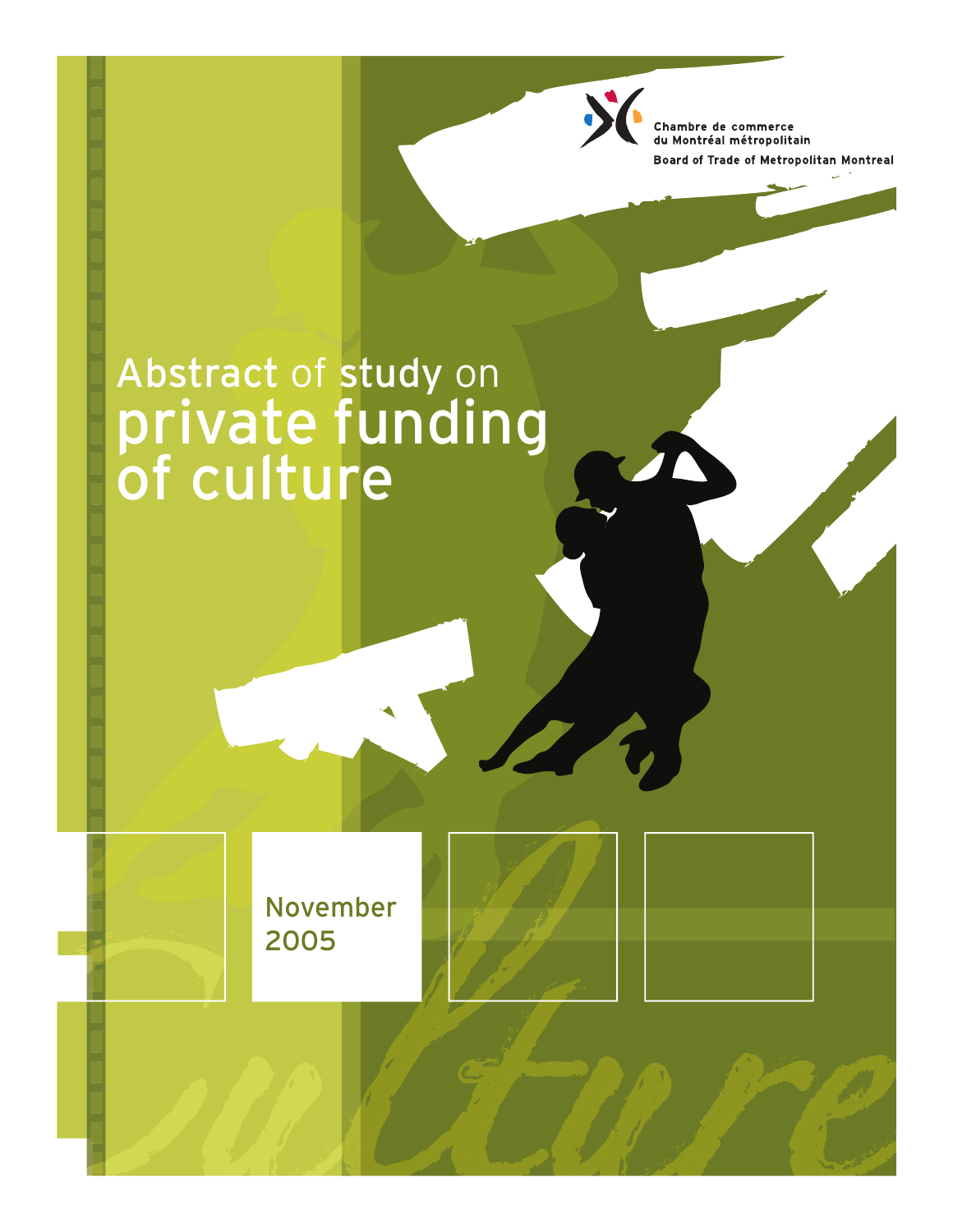

## Table of contents

This study of the Board of Trade of Metropolitan Montreal<br>was carried out with the co-operation and financial support of<br>Quebec's Ministère de la Culture et des Communications.

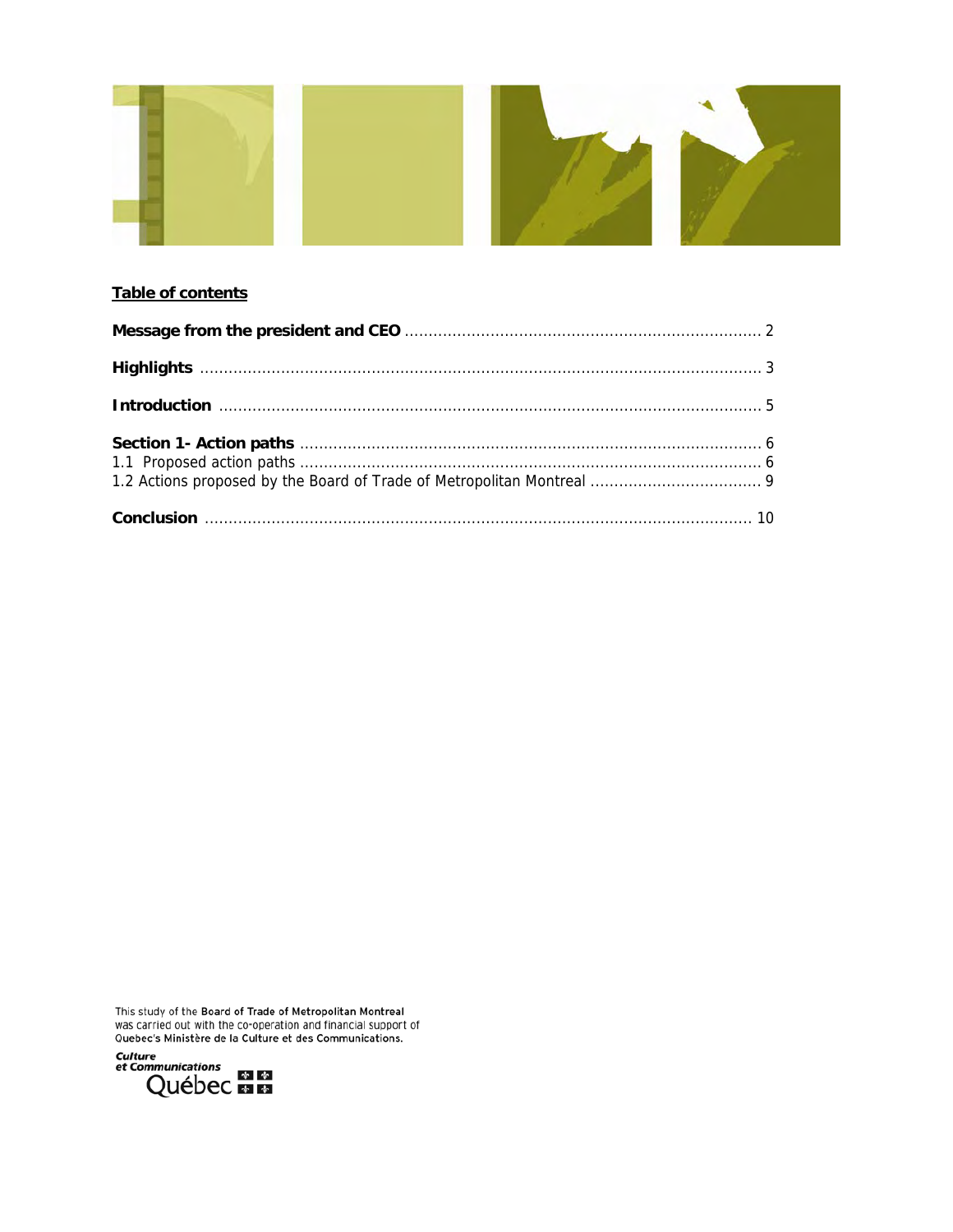## **Message from the president and CEO of the Board of Trade of Metropolitan Montreal**



For a long time, the economic importance of culture was lost on everyone but the artists themselves who sometimes barely managed to eke out a living practicing their craft. Fortunately, the past few years have been characterized by substantially more interest in the contribution of cultural activities to the economy. As a result, the understanding and awareness of this contribution is now much greater: bit by bit we have come to view the cultural industry as much more than just a sector of economic activity. Culture has become a fundamental component of Montreal's identity; a

factor in attracting talent; a major component of quality of life; a sector whose international successes can inspire all the players in the metropolitan economy.

In keeping with this trend, the Board of Trade of Metropolitan Montreal would like to be among those that contribute to a better understanding, and ultimately, the development and visibility of Montreal's vitality, one of its most outstanding assets. Indeed, we believe that the cultural milieu has a lot to offer the economy. In concrete terms, culture makes a direct and important contribution to the gross domestic product but it can also be an invaluable source of inspiration for the business community.

The world of culture is replete with examples of creativity and innovation. In and of itself, this is not surprising given that it is the very essence of working and succeeding in the arts. However, creativity and innovation are also − more than ever before − the marks of the most competitive companies. In this regard, culture not only has a lot to bring to the table, notably, in the form of quality of life and the appeal of our urban life, it also has a lot to teach us. What is creativity? How do you move from a dream to tap into daring, summon up the energy to act and overcome obstacles? How do you bring together the means, strengths and talent to make your dream a reality? This type of process is not so different from what many companies have to go through in order to meet the competitive challenge of a globalized economy.

In this context, the Board of Trade believes that Montreal's cultural vitality is one of its most precious assets and that it is therefore in the interest of the business community to better back this sector and seek a greater rapprochement. As well, with this survey, we tried to be faithful to our commitment of not only understanding the issues, but also of kick-starting the process of finding concrete solutions. As such, this survey is not limited to drawing conclusions regarding the business community's contribution to cultural funding. Rather, it offers concrete action paths that are achievable and beneficial to both business and cultural organizations.

Montreal is particularly blessed with a wealth of artistic talent whose determination and inventiveness have created a cultural vitality that is one of the city's most important assets. Unquestionably, the public sector's funding of the many organizations in this sphere has played a major role in this achievement. And it must continue. By focusing on ways to boost the contribution of the private sector, we in no way wish to intimate that it would be desirable or even feasible for the government to withdraw from its current involvement. Quite the contrary, we would like to highlight the fact that we have an extraordinary opportunity to further increase culture's contribution to Montreal's success and stature by encouraging the private sector to also become a major partner.

**Isabelle Hudon President and CEO**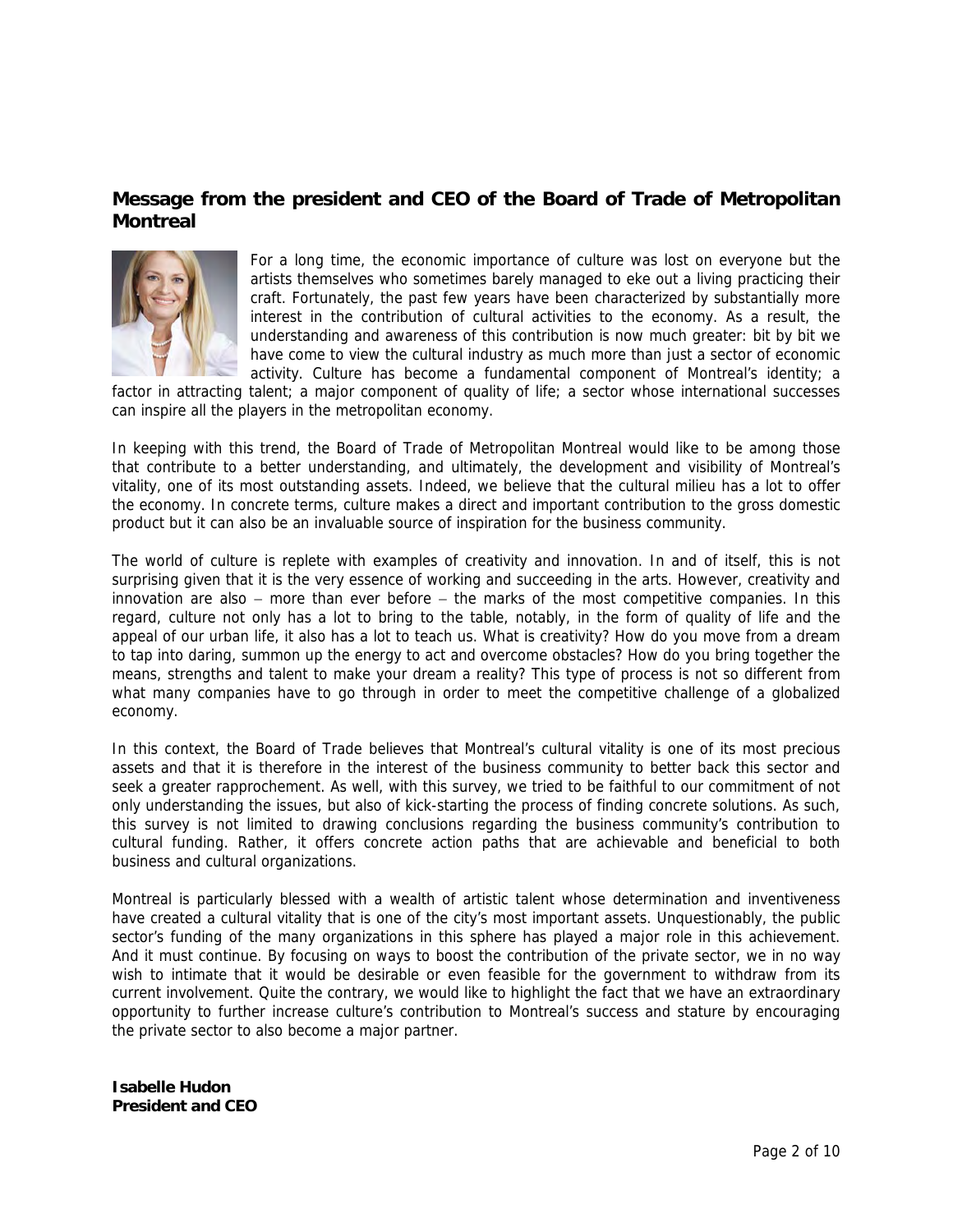# **Highlights**

Culture is a competitive element for Metropolitan Montreal. According to the latest available data, this sector represented, in 1992, \$5.6 billion in operating costs and 89,916 direct and indirect jobs, i.e., 61,813 within cultural companies and organizations, and 28,103 among suppliers. The cultural sector generated \$1.181 billion in government revenues, or \$670 million for Quebec and \$511 million for the federal government. At this time, the funding of cultural organizations is a strategic development issue. The objective of this survey, which analyzes the motivation of private companies to contribute to this sector, the means used and what stops them, is to enhance our understanding of the issues, make a diagnosis and identify action paths with a view to encouraging local businesses to participate in the city's cultural development.

This report begins with a description of the private sector's involvement and contribution to cultural funding, as well as the initiatives and mechanisms set up to promote this involvement. For example, according to the Conseil des Arts et des lettres du Québec (CALQ), in 2000-2001, in the Montreal region, a total of \$15.9 million was contributed by private sources – in the form of donations and sponsorships, without taking into account volunteerism – to 159 cultural organizations. Private funding represented on average 13.1% of these organizations' revenues. While no one organization with a specific, direct and exclusive mission to promote and stimulate private cultural funding seems to exist at the regional or local level, in Montreal there are many organizations whose initiatives promote this objective such as the Conseil des arts de Montréal, Culture Montréal, the Fondation du Grand Montréal, the Journées de la Culture and the Board of Trade of Metropolitan Montreal.

The second section presents the situation in Quebec, and more specifically in Montreal, followed by an overview of American and European practices with a view to identifying original initiatives and mechanisms to stimulate and support the involvement of the private sector in cultural funding. For example, we present the many private organizations, known as business and arts councils, which have undertaken the mission to fund culture. In order to increase and facilitate partnerships between businesses, artists and cultural organizations, these entities organize events and offer their members specialized services.

The third section presents the combined results of the survey conducted in two stages with the private sector, i.e., interviews with 50 companies and an electronic survey (210 respondents). The predisposition of large businesses to patronage was confirmed from the very beginning of this survey, as they were clearly over-represented in the interviews in relation to the business population in the metropolitan region, with 35 respondents out of 50 with 250 employees or more. In the interview sample, a vast majority of companies contribute to cultural funding, i.e., 45 respondents out of 50, and more than half gave over \$50,000 per year.

As intended, the electronic survey allowed us to reach a greater number of small and mid-sized businesses. In fact, almost two thirds of the respondents had 50 or fewer employees. Among this sample, only 55% contribute to cultural funding and 40% allocate less than \$5,000 per year to cultural donations and sponsorships.

The interviews and survey show that patronage and sponsorship are the two most popular means of supporting the cultural sector. Generally, companies receive requests for funding through traditional channels such as mail (postal and electronic), telephone calls and networking, the latter being the most effective way of soliciting the companies that participated in the interviews. Correspondence with the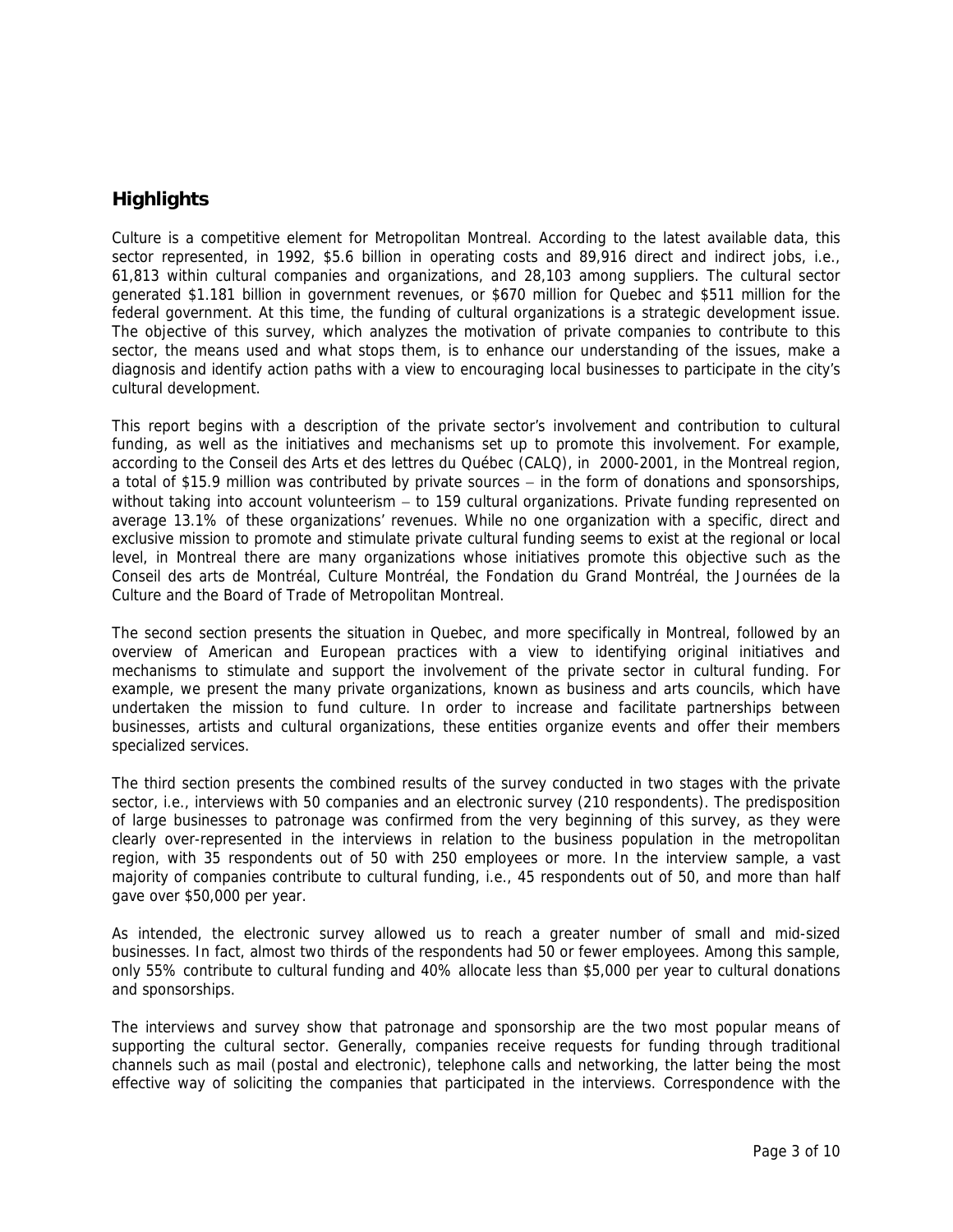company's sales and visibility objectives is the criterion most often cited during the interviews. The survey results reveal that this criterion applies more to sponsorships than to donations.

Enhancing the company's image and reputation is the prime motivation for supporting culture. Companies are therefore motivated to back organizations or events that can offer them visibility, increase brand or product awareness, and act as public relations tools, for example, networking opportunities or a means of thanking customers or rewarding employees. By distinguishing donations from sponsorships in the survey, we noticed that the main motivation behind granting sponsorships is to enhance the company's image and reputation. However, when it comes to donations, culture's contribution to quality of life in the community becomes the prime motivation. As well, in the interviews, the first three possible answers, i.e., those associated with the role of culture in the community, were mentioned by most companies.

Both the survey and interview results show that for many companies, the major obstacle to supporting culture lies in the perception that culture is not a priority. The cultural milieu seems to have trouble reaching businesses according to the interview respondents, who mentioned the lack of networking between cultural organizations and private companies, the "gap between business and culture" as a shortcoming that limits the ability of cultural organizations to raise funds in the private sector. Lastly, few companies know and use the tax advantages associated with culture. Two other important issues are the fact that funding requests do not correspond to the criteria and motivation of companies and do not follow standard business procedures.

Based on the results of this survey, we can conclude that private funding of culture is fraught with challenges. Although contributing to quality of life is a prime motivator for companies, it appears to be stymied by the perception that culture is not a priority in society. It is therefore essential to act on various levels to raise its ranking in the hierarchy of priorities and to implement the means to take the requisite action. In addition to instilling the desire to back culture and implementing corporate measures to this effect, we must find ways to meet business needs and facilitate corporate involvement in cultural funding. Indeed, companies would like to work more with cultural organizations to develop innovative ways to maximize the return on their investment of donations and sponsorships. With a view to promoting more lasting partnerships, companies have expressed a desire for and have proposed numerous measures to encourage them to use the different means at their disposal to back the cultural milieu, such as donation matching, training for cultural organizations, and raising awareness. Moreover, if what the cultural milieu has to offer corresponded better to the needs and selection criteria of businesses, there would be more partnership opportunities. Lastly, companies see certain shortcomings in cultural organizations in terms of business skills. Helping cultural organizations acquire these skills would enable them to communicate more effectively with the business community and facilitate access to funding.

As part of the survey and the interviews, we also measured the participants' support for six measures proposed to promote cultural funding. Selected with the MCCQ from initiatives that were developed following internal reflection or observation of other cities, these measures include a charitable fund for culture, donation matching, mentoring for cultural organizations, volunteer membership on boards of directors of cultural organizations, an "arts and business council" and new tax measures.

Lastly, following an analysis of the survey results, we have identified a number of action paths that revolve around four orientations: further mobilize the business community to support culture by bringing businesses and cultural organizations closer together; highlight the strategic advantages of cultural funding to companies; encourage companies to use the means at their disposal to back culture; and equip cultural organizations with the required business tools.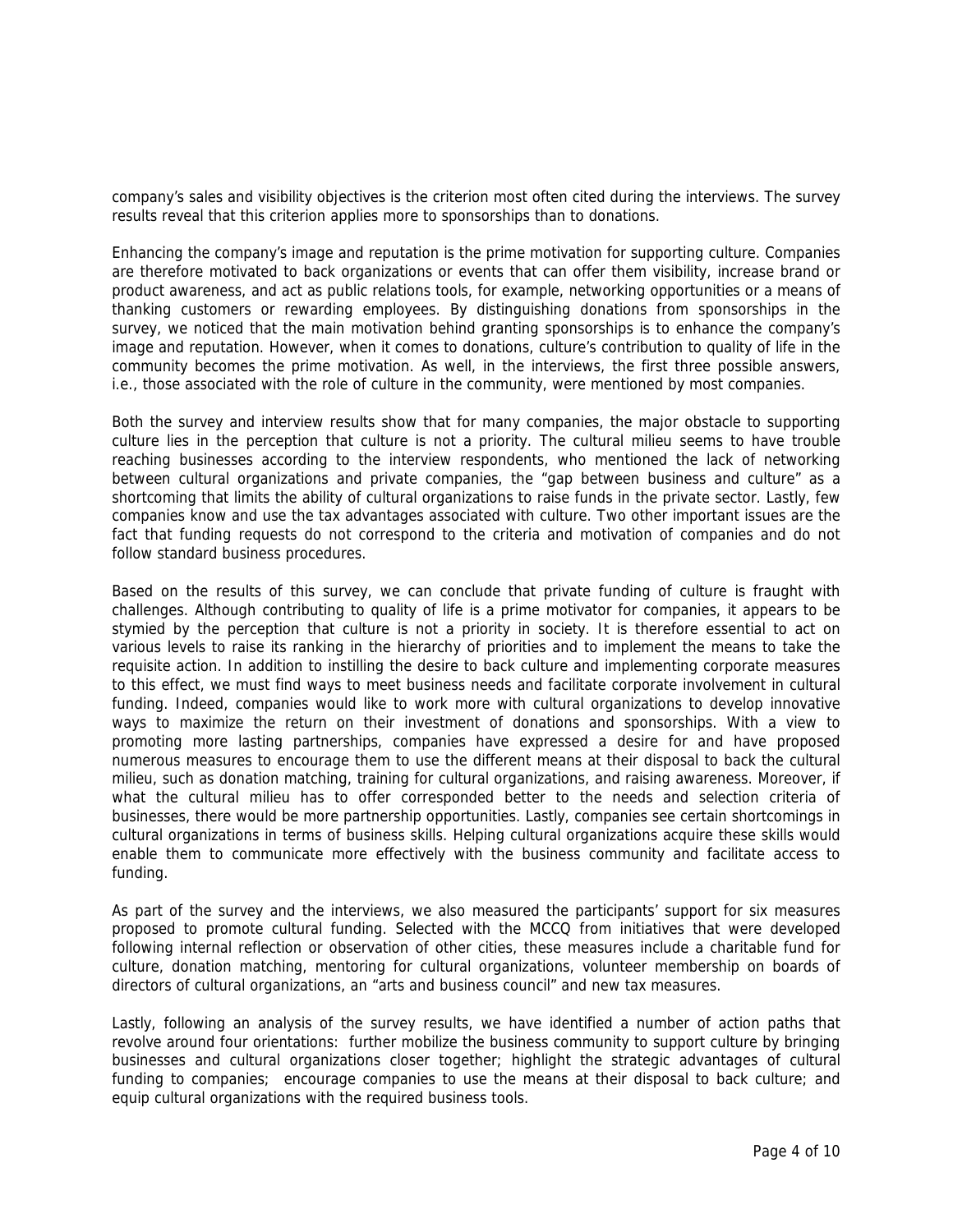## **Introduction**

"Why should we support culture?" Increasingly, the reasons cited are the contribution to the economic vitality of a large city, to the tourism industry, to the products and services exported and to the city's drawing power, not to mention to the international profile of its institutions and events, and to the quality of life and place it creates. A growing number of decision makers recognize the need and importance of these assets as tools at a time of heightened competition between cities and for the development of the region. But is this link between cultural vitality and prosperity tangible for business leaders? The current context and future pressures on the public purse are such that the State cannot alone support cultural development. Consequently, the responsibility for development and funding must be shared with the private sector. But in order to do so, the following questions must be asked: Are companies concerned about the health of the cultural sector? And does this interest translate into investment?

In order for companies to contribute more to cultural funding, it is important to begin by carefully examining the different aspects of this private contribution. Convinced of the importance of the cultural industry to Montreal's development, the Board of Trade of Metropolitan Montreal wanted to evaluate the motivation and means that shape the level and type of collaboration between metropolitan businesses and the cultural sector as well as the obstacles that could adversely affect this collaboration. Moreover, the Board of Trade would like to reflect further on this issue by taking a look at novel methods used elsewhere to stimulate private cultural funding.

Armed with the conviction that business must support culture, the next question was how to achieve this goal. This study therefore sought to develop a better understanding of private business contribution to culture by conducting interviews and an electronic survey. We believe that by identifying challenges for companies, we can then develop action paths to explore to motivate the business community to contribute to this industry's development.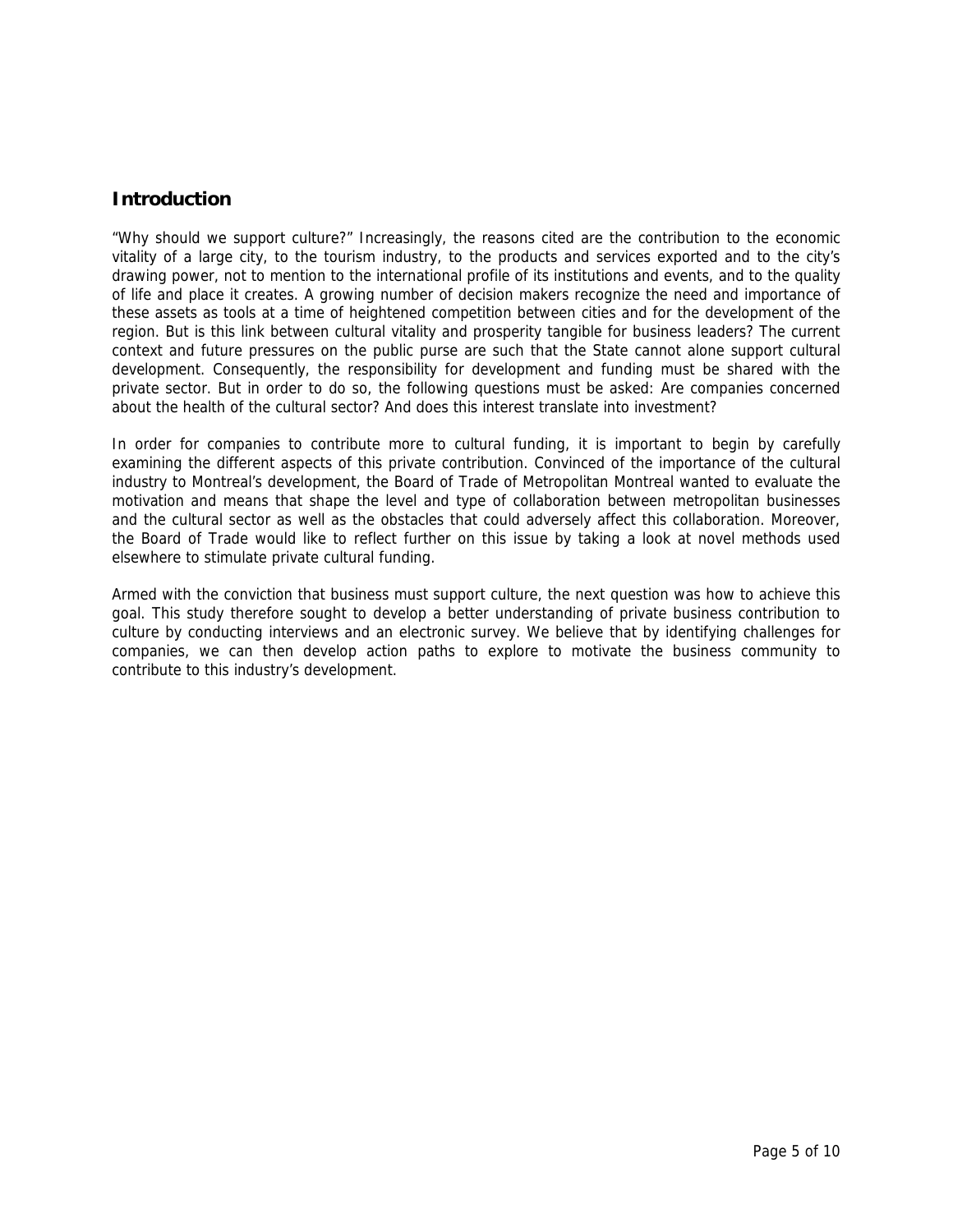## **1. Action paths**

In response to the challenges expressed and the measures proposed by businesses, the Board of Trade Metropolitan Montreal has formulated recommendations under four broad areas of intervention in order to stimulate and support the involvement of the private sector in cultural funding.

### **1.1 Proposed action paths**

#### **1- Promote rapprochement between businesses and cultural organizations**

We tend to support causes dear to our hearts, with which we are familiar and that reflect our values and priorities. In order for culture to collect more private funding, business leaders must view cultural funding as a greater priority. Since the personal dimension plays an important part in the decision to support culture, it is vital to increase contacts between business and culture so that preconceived notions can be dispelled and ties forged based on knowledge and appreciation for the mutual advantages that can be derived.

> Underscore the importance of supporting culture

• Highlight the importance of ties between cultural vitality, the overall objectives companies seek to achieve, and the competitiveness and prosperity of cities, particularly in terms of attracting and retaining talent, as well as the many different impacts of culture in speeches delivered both to the business and cultural communities.

> Boost the visibility of cultural organizations

• Conduct an awareness campaign on the needs of cultural organizations in the region and draw attention to their impact on the community as well as their international visibility by publishing a directory of organizations detailing their niche, objectives, clientele, the visibility that they offer, events that can reach the business community, etc.

• Showcase the creativity and innovation of more marginal artistic organizations in order to diversify corporate support and provide greater backing to organizations that offer less visibility.

> Promote rapprochement between business and culture

• Increase opportunities for rapprochement by initiating common activities such as chamber of commerce networking activities between the business and culture milieus and by systematically incorporating cultural elements in business events.

• Promote the idea of inviting business people to sit on the boards of directors of cultural organizations and vice versa.

> Reward companies that support cultural organizations and publicize exemplary partnerships to the public

• In 2006, reinstate the annual awarding of the Prix Art-Affaires in partnership with the Conseil des Arts de Montréal and the Board of Trade of Metropolitan Montreal.

• Reward companies and cultural organizations that establish closer and ongoing partnerships.

• Organize exhibitions of corporate art collections, which could be shown either at the owner's premises, in museums, art galleries, or cultural centres. $<sup>1</sup>$ </sup>

<span id="page-6-0"></span> $1$  In the brief presented by the Board of Trade as part of the consultation on the Cultural Development Policy Proposal for the City of Montreal.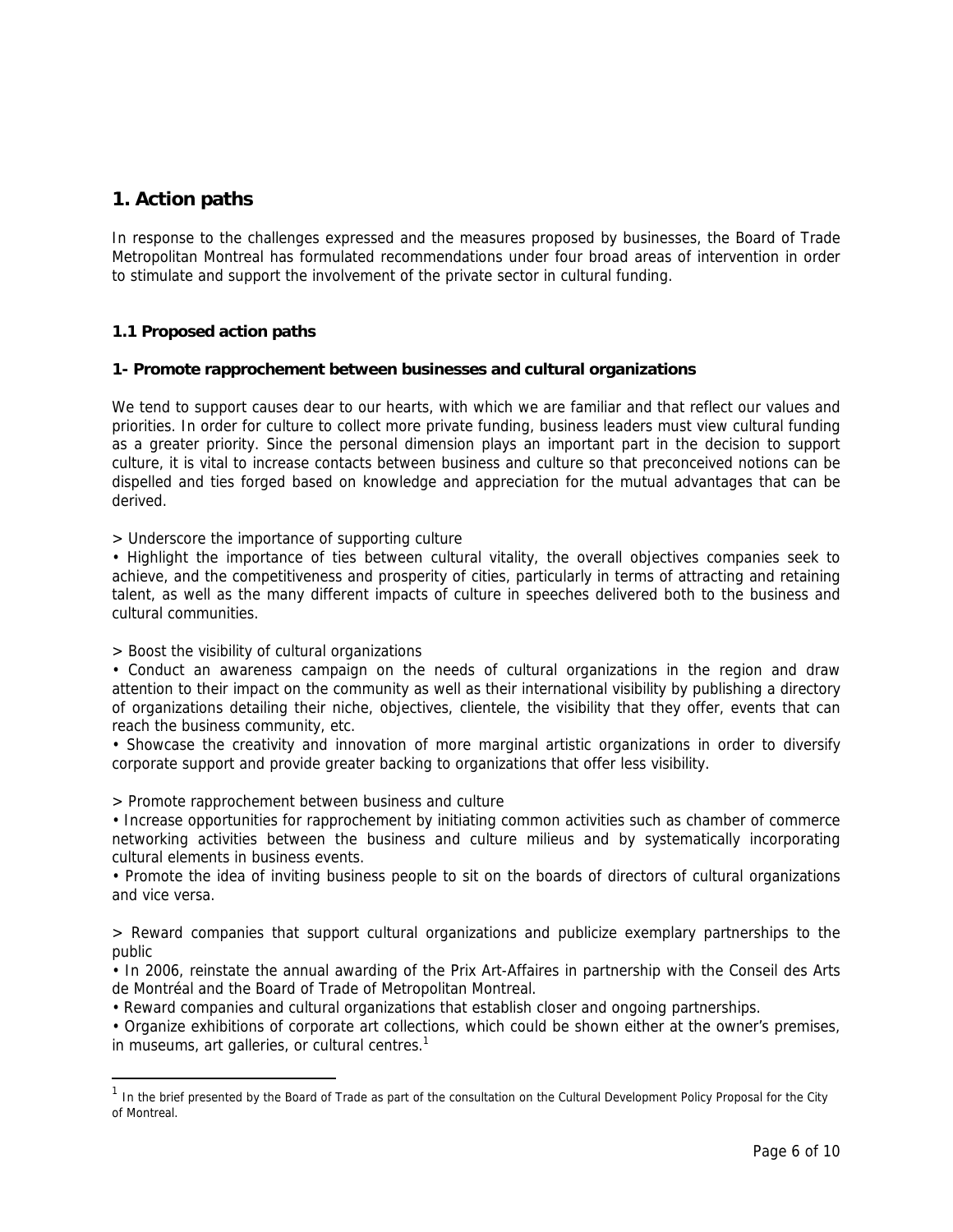> Mobilize the business and cultural communities

• Create an "Arts-Business Council" type of organization that would act as a forum of reflection and action and that would bring together the business and cultural communities. In the metropolitan region, this initiative could be spearheaded in partnership with the Board of Trade of Metropolitan Montreal and the Conseil des arts de Montreal.<sup>[2](#page-7-0)</sup> This organization could, for example, offer cultural organizations and businesses the services and programs proposed in this section, and organize awareness activities such as a "business and culture month" and an annual Art-Business convention (modeled after Les Arts et la Ville).

### **2 - Highlight the strategic advantages of funding culture for businesses**

In the private sector, investment decisions are primarily motivated by the potential return on the investment. Consequently, in order for businesses to boost cultural, the spin-offs must be pointed out. In general, backing artists nourishes and encourages creativity, which is a major factor in the economic development of Metropolitan Montreal.

We believe that businesses would have to make cultural support a corporate value in the same manner as businesses are concerned about implementing work-family measures or implementing environmental measures aimed at sustainable development.

> Integrate social responsibility and cultural funding into corporate policies

• Make businesses, especially SMEs, aware of the need to develop an internal policy of commitment to the community and to culture.

> Promote the use of culture in business

• Sensitize businesses to using art and to the various ways of incorporating culture into business activities in order to stimulate creativity and innovation.

• Organize creativity workshops in companies led by artists from the metropolitan region.

• Encourage companies to welcome artists in residence or to organize cultural events on their premises.

### **3 - Encourage companies to use the different ways at their disposal to back culture**

In concrete terms, already established methods can be used to fund culture. However, many improvements can be made to facilitate donations, develop innovative sponsorship methods and increase employee volunteerism. Moreover, businesses must be informed about and encouraged to use existing tax measures. Lastly, developing new initiatives would allow artists to transmit their creativity to businesses and increase the consumption of cultural products and services.

> Encourage patronage

• Provide businesses with information on the Placement Culture program.

• Facilitate twinning between donors and fundraisers by publishing a directory of cultural organizations and a directory of donor companies and by providing information on funding opportunities through an electronic billboard.

• Create a program to encourage cultural donations fashioned after the "Imagine Caring Companies" program of Imagine Canada, a national charity that recognizes its members' charitable works.

<span id="page-7-0"></span> $\frac{1}{2}$ <sup>2</sup> In the brief presented by the Board of Trade as part of a consultation on the Cultural Development Policy Proposal for the City of Montreal.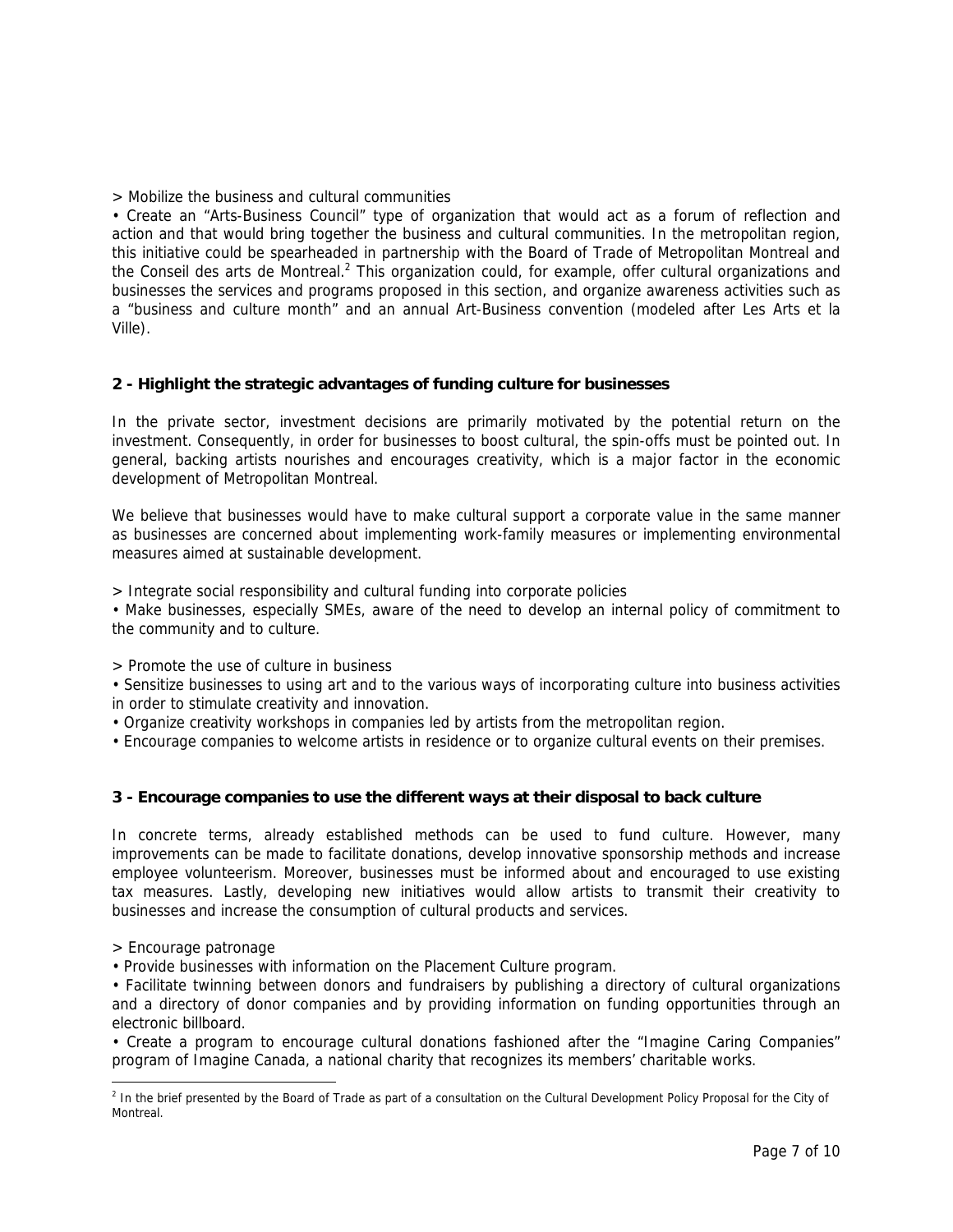• Offer training on strategic patronage and the development of longer-term partnerships, as well as the benefits that companies can enjoy internally (corporate image among employees) and externally (public image associated with creativity and avant-gardism, community vitality and visibility).

• Offer consulting services for selecting cultural funding opportunities.

• Propose a donation request form to companies that would standardize the information required about cultural organizations soliciting funds and thus make the request easier to evaluate.

> Develop sponsorship

• Offer training to companies on developing new forms of sponsorship in partnership with cultural organizations.

• Offer consulting services on the selection of sponsorship opportunities in the cultural sector.

> Encourage the use of existing tax measures

• Inform companies about the tax advantages associated with funding culture, notably, through chamber of commerce communication tools.

> Increase volunteerism

• Increase contact opportunities between business and culture.

• Make it easier for the growing number of people who wish to and can contribute and give back to the community by creating a bank of volunteers and candidates for boards of directors.

• Set up twinning programs between volunteers and cultural organizations in collaboration with cultural and business stakeholders, including the Conseil des arts de Montréal and the Board of Trade of Metropolitan Montreal.

• Offer training and guidance on mentoring and volunteerism on boards of directors of cultural organizations.

• Recognize as a charitable donation the donation of time and services, and seconding of employees to cultural organizations.

> Increase cultural consumption

• Adapt the cultural offering to the needs of businesses, by offering companies "cultural menus" or "packages" of events and shows. $3$ 

• Develop exclusive activities that would give companies opportunities to network with their clients.

• Set up a last minute one-stop service for shows in the city.

• Set up an interest-free loan program for the acquisition of works of art.<sup>[4](#page-8-1)</sup>

#### **4 - Transmit business tools to cultural organizations**

Since companies often have limited resources to deal with the many funding requests they receive, efficient solicitation is helpful. According to the suggestions received, companies would like to share a common language with organizations that come knocking on their door, and as such, cultural organizations would do well to develop certain business competencies and skills. More than likely, these organizations would be interested in customized training that would meet their needs, allow them to better communicate their projects and better meet business selection criteria.

<span id="page-8-0"></span><sup>-&</sup>lt;br>3 <sup>3</sup> In the brief presented by the Board of Trade as part of the consultation on the Cultural Development Policy Proposal for the City of Montreal.

<span id="page-8-1"></span><sup>&</sup>lt;sup>4</sup> In the brief presented by the Board of Trade as part of the consultation on the Cultural Development Policy Proposal for the City of Montreal.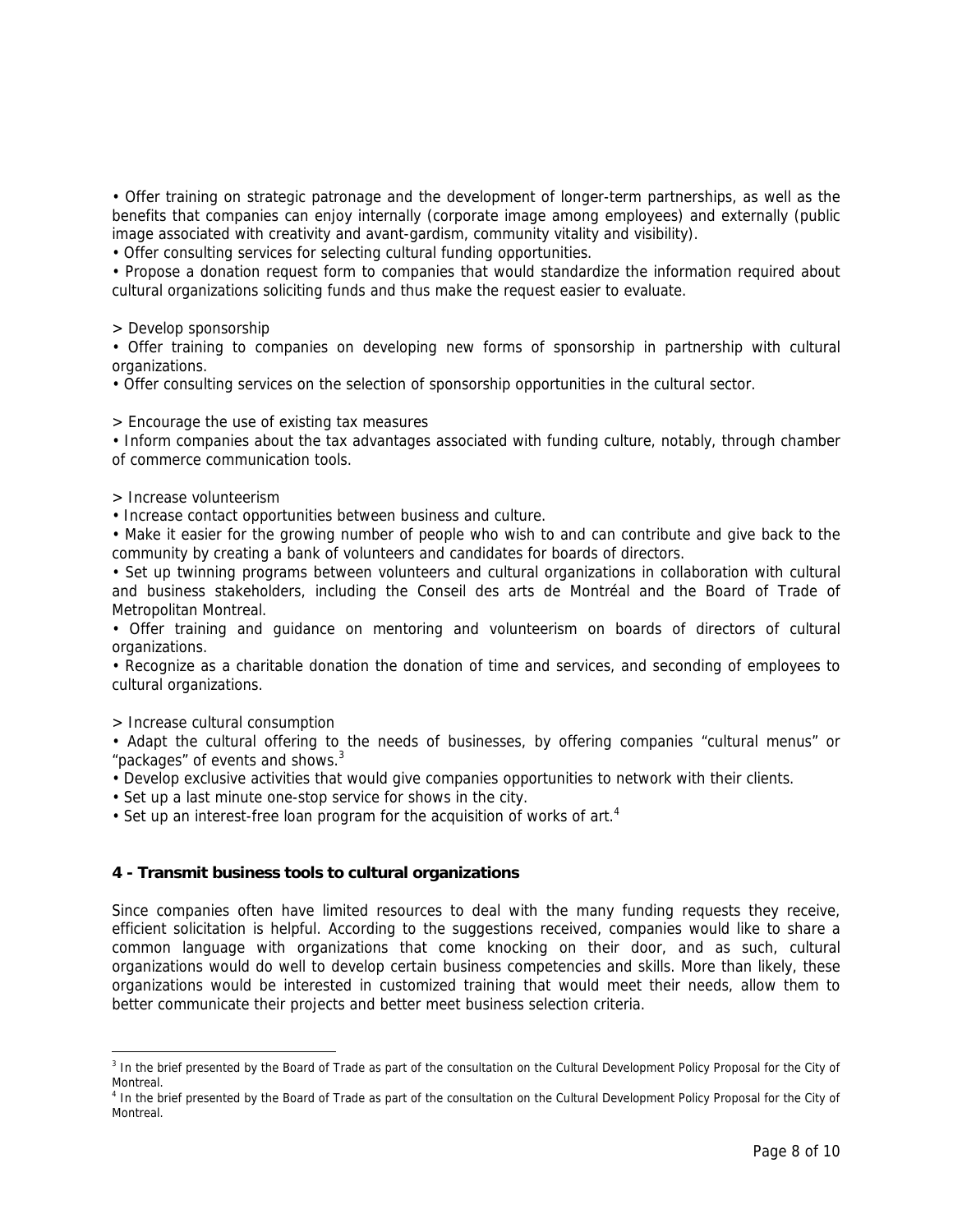> Increase business skills in cultural organizations

• Offer training to cultural organizations on networking, marketing, communications, advertising, event organization, management and governance, strategic planning, business language, etc.

• Offer training to cultural organizations on sponsorships and innovative ways to offer companies visibility.

• Set up a business mentoring program for cultural organizations.

> Guide cultural organizations in their solicitation

• Offer training on how to search for funding and develop partnerships with the private sector with a view to jointly developing creative projects.

• Offer consulting services on the search for funding.

• Encourage cultural organizations to consolidate their donation requests.

### **1.2 Actions proposed by the Board of Trade of Metropolitan Montreal**

The Board of Trade is committed to setting up some of these proposed initiatives to promote the private funding of culture.

• Increase the opportunities for rapprochement and networking between the business and cultural communities by inviting artists to participate free of charge in networking activities and to sit at the table of honour at its public forums and by holding "Réseaut'Art" art-business networking activities free for artists.

• In 2006, reinstate the annual granting of the Prix Art-Affaires, in partnership with the Conseil des Arts de Montreal.

• Make companies aware, particularly SMEs, of the need to create an internal policy on community involvement and cultural support.

• Weigh the possibility of creating a program to encourage cultural donations that gives recognition to companies that enrol voluntarily.

• Add a "Babill'Art" section to the Board of Trade's Web site with information on volunteer opportunities in cultural organizations, the tax advantages associated with culture, network activities, governance of not-for-profit organizations, community involvement policies, a standardized request for financing form, etc.

• Set up twinning programs between volunteers and cultural organizations in collaboration with cultural and business stakeholders, including the Conseil des Arts de Montréal and the Board of Trade of Metropolitan Montreal.

• Inform businesses about the tax advantages associated with culture through the "SME Postcard," a monthly communication tool of the Board of Trade.

• Organize creativity workshops in companies held by artists of the metropolitan region.

• Welcome an artist in residence to the premises of the Board of Trade and exhibit his or her works of art in the boardroom.